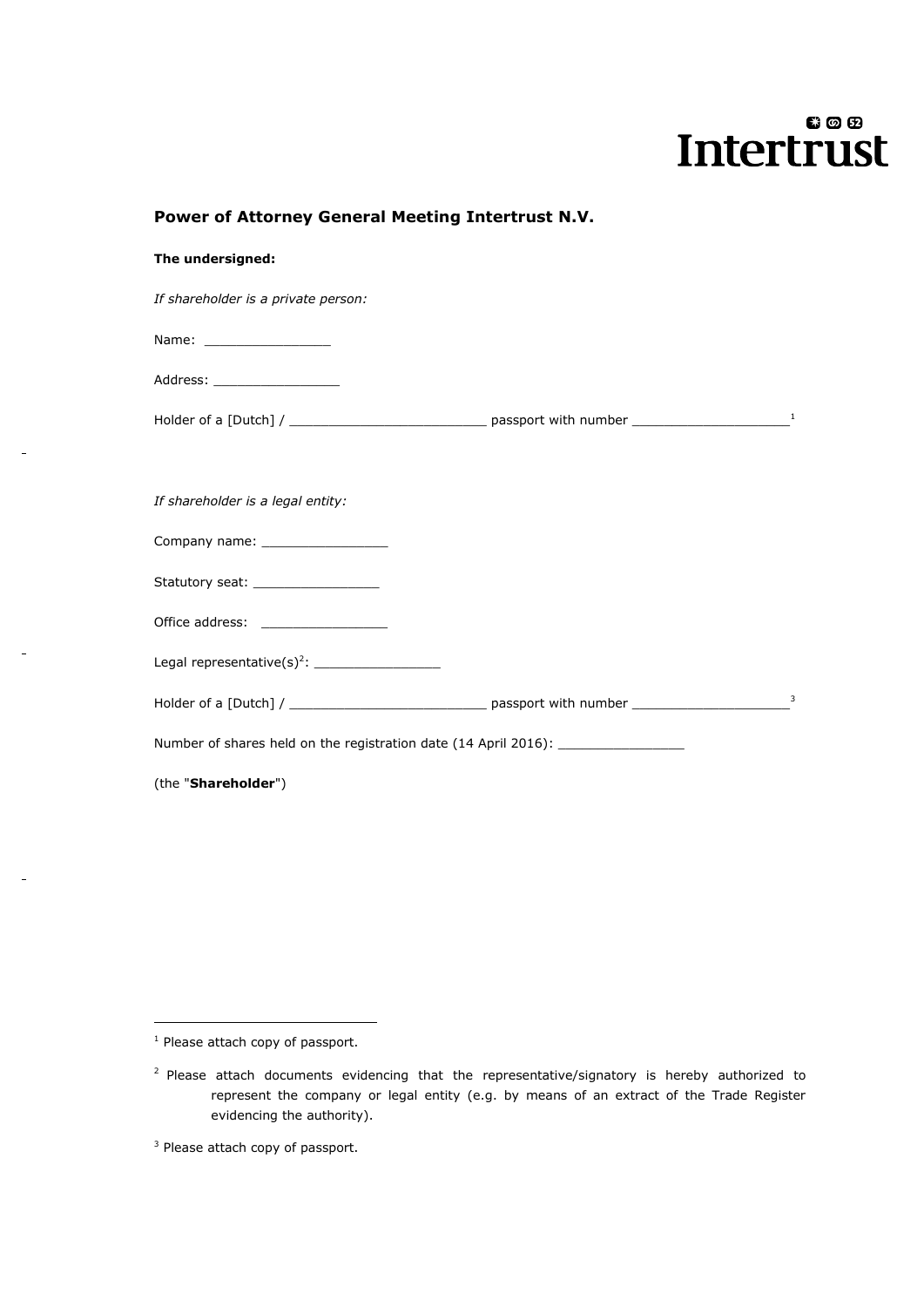#### **whereas:**

- the Shareholder is holder of shares in the capital of the public company with limited liability (*naamloze vennootschap*) Intertrust N.V., having its statutory seat in Amsterdam, the Netherlands;
- the Management Board of Intertrust N.V. convened the AGM to be held on 12 May 2016 at 15:00 hours (the "**AGM**");
- the Shareholder has instructed his/her intermediary to register him/her with ABN AMRO Bank N.V. with the number of shares applied for registration,

#### **hereby:**

- 1. grants a power of attorney to M.A.J. Cremers, civil-law notary in Amsterdam, the Netherlands, and/or her legal substitute and/or each civil-law notary of Stibbe, (i) to attend the AGM and (ii) to represent the Shareholder in the AGM and to cast a vote in accordance with the voting instructions, as given below for all shares registered by the Shareholder; and
- 2. agrees to indemnify and to hold harmless the attorney against any claims, actions or proceedings made against the attorney and against any damages, costs and expenses that the attorney might incur in connection with this power of attorney.

This power of attorney is governed by Dutch law. Disputes, if any, with respect to this power of attorney shall be exclusively submitted to the competent Court in Amsterdam.

This power of attorney and voting instruction form must have been received by M.A.J. Cremers, civillaw notary in Amsterdam, the Netherlands, at the offices of Stibbe (Strawinskylaan 2001, 1077 ZZ Amsterdam, the Netherlands) or, if sent in pdf-form electronically at her e-mail address manon.cremers@stibbe.com ultimately on 5 May 2016, 17:00 hours .

In the event the Shareholder later decides to attend the meeting he/she has the possibility to withdraw his/her proxy and voting instruction prior to the meeting, at the reception desk of the venue of the AGM, Beursplein 5 in Amsterdam.

#### *(signature on the final page)*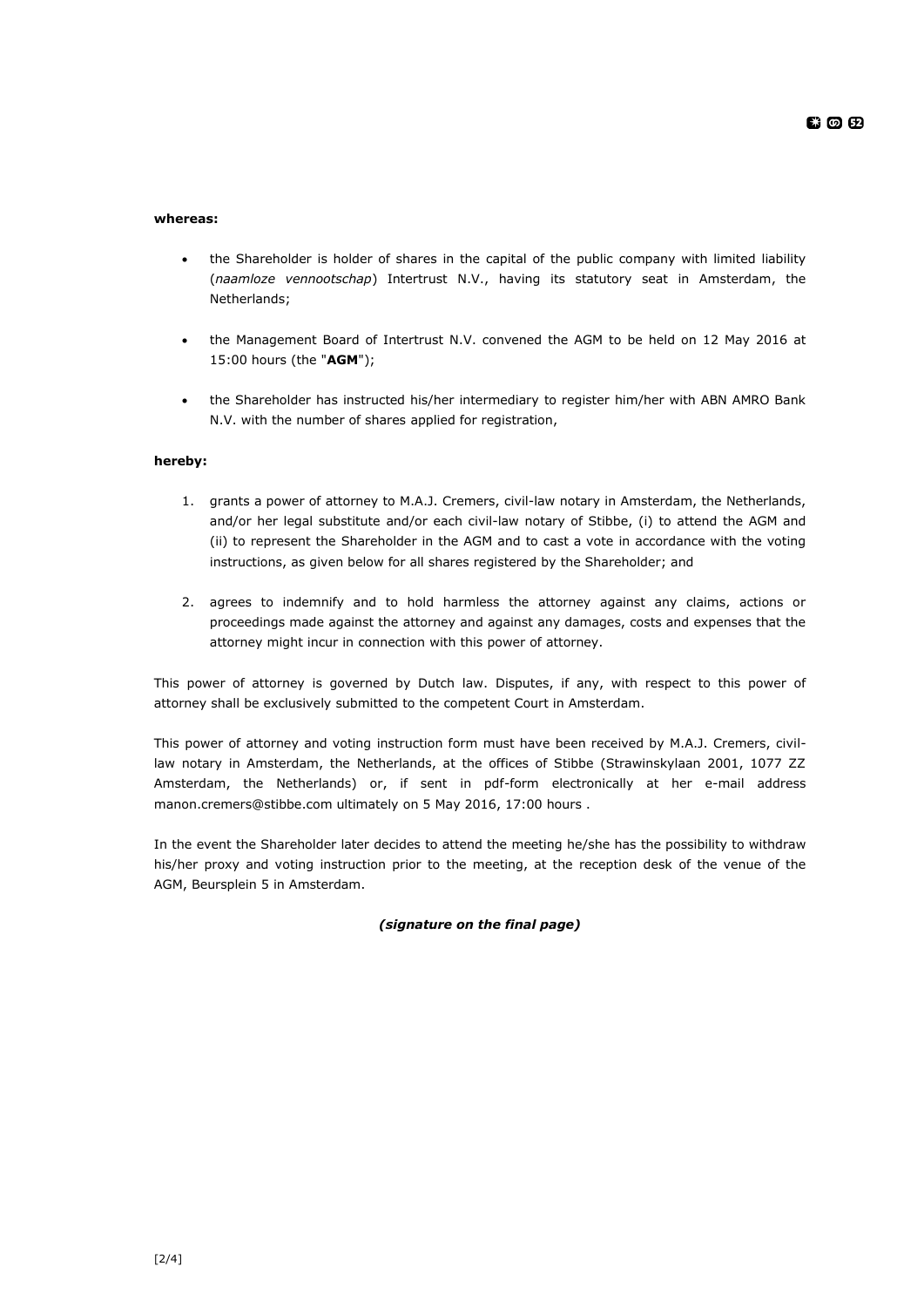## **Voting instruction form**

*Insofar the undersigned has indicated not to give any instruction how to vote, this means that M.A.J. Cremers, civil-law notary in Amsterdam, the Netherlands, and/or her legal substitute and/or each civillaw notary of Stibbe will vote in favour of the agenda item.*

#### **Agenda item (4)(a). Adoption annual accounts 2015**

I give the following instruction: □in favour □against □abstain

☐I do not give any instruction how to vote

#### **Agenda item (5). Discharge members of the Management Board**

I give the following instruction: □in favour □against □abstain

□I do not give any instruction how to vote

#### **Agenda item (6). Discharge members of the Supervisory Board**

I give the following instruction: □in favour □against □abstain

□I do not give any instruction how to vote

#### **Agenda item (7). Appointment of external auditor**

I give the following instruction: □in favour □against □abstain

□I do not give any instruction how to vote

### **Agenda item (8)(a). Designation of the Management Board to issue shares and to grant rights to subscribe for shares**

I give the following instruction: □in favour □against □abstain

□I do not give any instruction how to vote